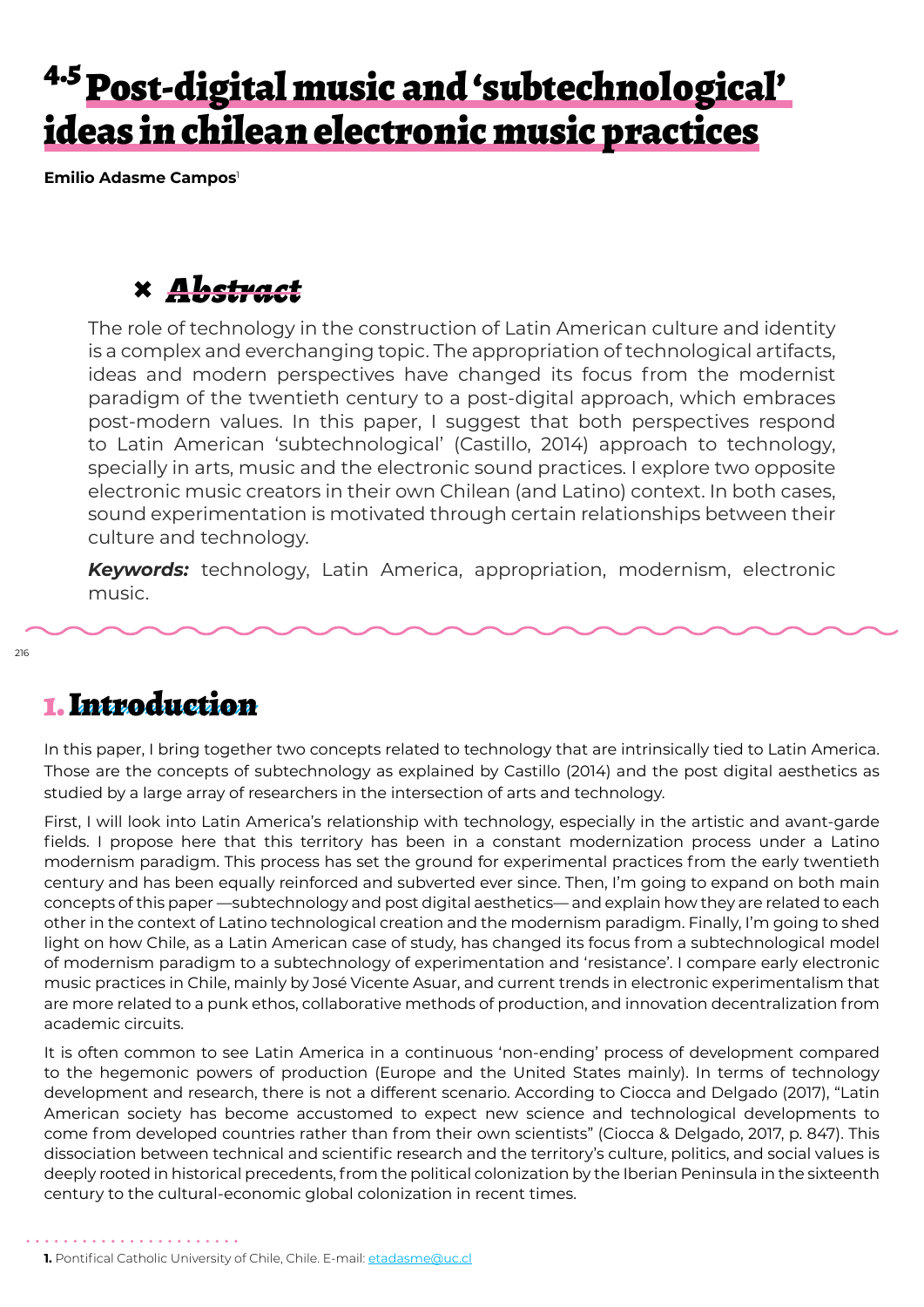Latin America's relationship with technology has always been mediated by its culture and its aspirational desire to become a modern territory. This might be translated into a continuous appropriation of European technological culture by Latino elites to position themselves into a modern cultural standard. However, despite Latin America's eagerness to become part of the modern world, according to Beatty et *al.* (2017, pp. 138-139):

*\*for two centuries the world has been divided into two groups: technology exporters (the early industrializers, mainly in the north Atlantic, plus Japan) and technology importers (everyone else, or the relatively late developers, from eastern and southern Europe to Latin America, most of Asia, and Africa).* 

In the same vein, Latino artists and intellectual elites from the early 20th century reveal a profound desire to position themselves as a direct ramification of the European and American Avant-Garde. Perceived as a modernizing project, the agenda of these Latino groups was to merge with the globalized and 'mostly civilized' artistic expressions of the old world by going even further in the making of radical perspectives.

For Machuca (2011), Latin America is a place where insider and outsider cultures constantly collide. This syncretic approach gives birth to local artistic aesthetics that comment on technology at the same time it is being used. This author proposes that: "in Chile (as part of a Latin American perspective) our claimed identity has been composed by discontinued, fractured and sometimes incomplete superpositions, at times overwhelmingly technical and diverse" (Machuca, 2011, p. 69). This eclectic diagnostic of a Latino cultural paradigm speaks about a permanent state of identity construction and the cultural and aesthetic outcome of that process.

## 2. Modernity versus Modernism in Latin America

garde approximations in early contemporary music. They preceded other similar micro-tonal initiatives from  $\frac{217}{217}$ The case of Mexico's Julian Carrillo may be interpreted as paradigmatic as he seeked to propose a completely innovative approach to XX century music by exploring micro tones. His perspectives on composition and notation based on a strict microscopic subdivision of the temperate tone were contemporary to avantcomposers like Harry Partch and Alois Hába.

For Madrid (2003), it is important to understand Carrillo's ideas, as well as other expressions from Latino composers from the early twentieth century, as a manifestation of modernism that is not to be confused with modernity. The latter concept refers to a process of modernization sought by European and American cultures to achieve a state of technological and social development at the cost of imperialism and cultural colonization. The former, however, is the process of assimilation of the 'civilized' European culture by (in this case) Latino wealthy elites in order to establish themselves and the territory as part of the European lineage of expansion. With this agenda, the idea of these minority wealthy groups was not to give an image of Latin America as a formerly colonized territory but rather to make it look like a continuation of the European cultural paradigm.

The modernist idea encouraged artistic practices not only for its ability to express people's thoughts and intellectual desires but mainly for the degree of performativity with which a creator is able to construct and perform the idea of cultural development. As Madrid (2003) points out, music not only reflects the ideals of identity in Carrillo's compositions, but rather it is the result of a performative incarnation of the avant-garde European composer who seeks intellectual and technological advancement, but also, attempts to prove himself as a valid Latino contemporary artist.

This take on modernism versus modernity and its artistic dimension is explored by Castillo (2014), who coins the term *subtecnología* (subtechnology). It refers to an alternative perspective on technological advancement in which peripheral approximations to modern development use technology as a means of progress. This particular —especially Latino— usage of modern ideas, intellectual creations, artistic perspectives, and technological devices detaches the desired modern object from the environment in which it was conceived and is brute-forced into a new cultural background.

Castillo's idea is based mainly on how Latin American societies are used to administer, organize, and appropriate technologies from the industrial nations. The notion of technological invention is not an often-used concept in a territory that looks outwards in order to obtain answers to its modern agenda. However, it is essential to note that the continuous practice of administration and consumption of foreign goods, ideas, and intellectual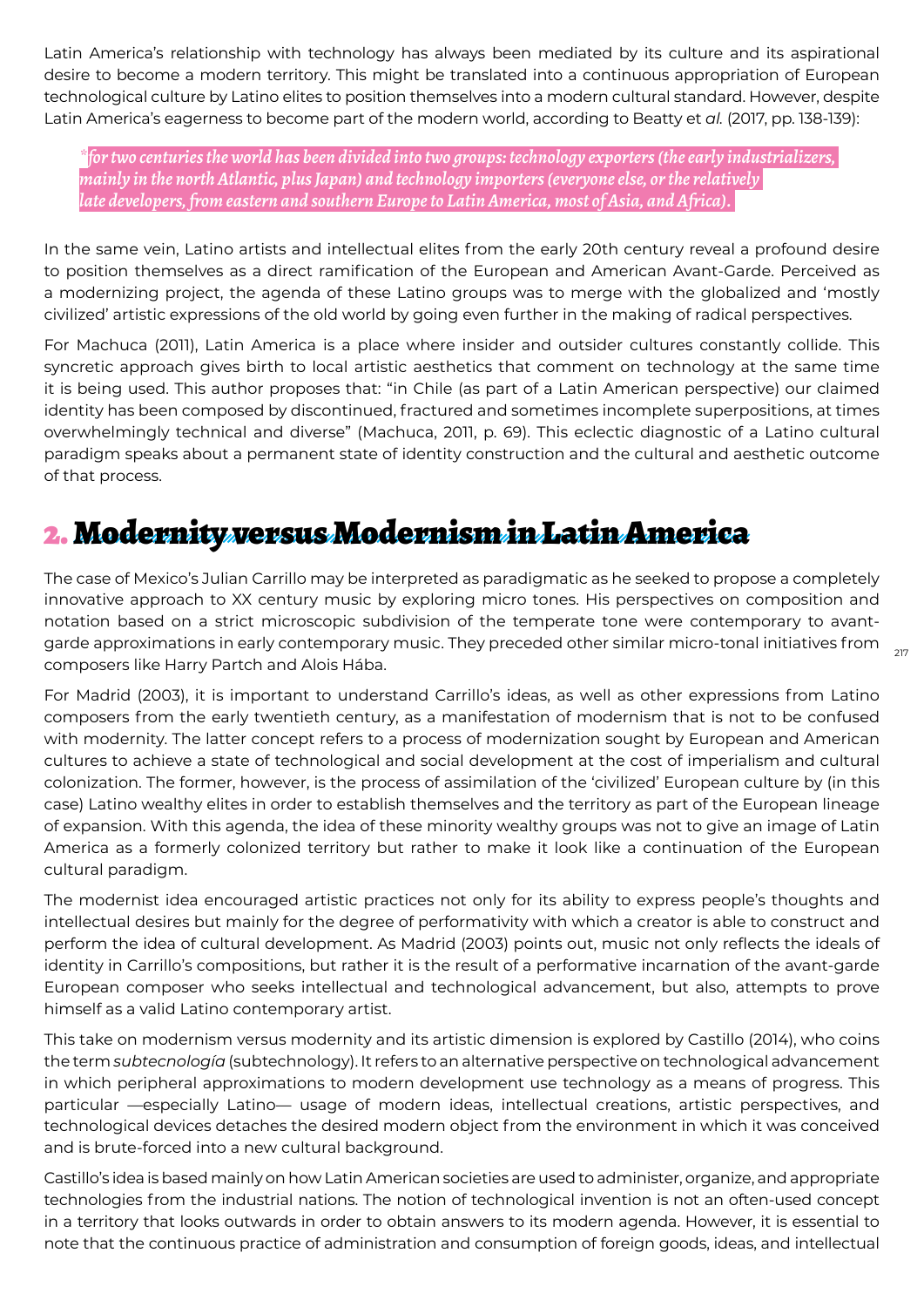devices is, in fact, an alternative technological reality. While not strictly technology in a physical sense, Carrillo's (2014) idea of 'Sonido 13' is indeed a creative artifact based on intellectual performances of music practices related to modern conservatories and academic artistic aesthetics centers in Europe and the USA.

### 3. Post-digital practices and the democratization of experimentation

218

Eventually, the modernist paradigm of identity construction was overshadowed by newer approximations to technology and cultural discourses. Although the former approach remains active in specific groups and social apparatuses in Latin America, from politics to economy, art has seen dramatic changes around technology use, consumption, administration, and creation. New concepts like post-digital aesthetics, media archeology, and DIY perspectives have come to play a significant role in the paradigm shift of the late twentieth century to the new millennium.

In a Latin American context of modernist ideals and sought identity, post-digital artistic methods of expression, through processes like repurposing and appropriation, can resist and subvert the subtechnological approach to artistic expressions based on modern assimilation and consumption. Contemporary Latino perspectives on experimental electronic practices provide a new scenario that challenges the traditional and hegemonic technological powers in favor of a multiplicity of local narratives at the periphery of the industrial centers.

As Cascone (2000) proposes, post-digital aesthetics emerged as a result of the process of democratization of technological devices and thinking in the late twentieth century. As technology experimentalism rapidly escaped academic campuses and embedded in people's daily life, new music genres spawned, and new ways of production and collaboration were achieved. As Adkins et *al*. (2016) suggest, these music genres like glitch, noise, experimental electronics, IDM, and even widely known techno and EDM music created parallel narratives to the electroacoustic/acousmatic works by classical music composers.

The Post-Digital concept may not only refer to an artistic sound-material ideal but rather as an alternative approach to intersect technology and artistic creation. As Cascone's approach to post-digital is through Glitch and Failure, other takes on post-digital problematics focus on other aspects surrounding sound creation as it is the 'liveness' dimension, collective collaborations, and inventive DIY methods.

The Do-It-Yourself attitude, most found in punk groups and scenes, profoundly impacted technology development by changing the mindset of consumption to production in social groups that otherwise would not have the opportunity to access state-of-the-art artifacts and electronic devices. For Fernández and Iazzeta (2015), the appropriation and repurposing of discarded devices —as DIY methods present in Hardware Hacking and Circuit Bending practices— may challenge the industrial apparatus of technological production. By entering the black box of electronic devices (Hertz, 2012), the user learns and grasps the materials used in the fabrication of an industrialized object, thus starting a process of deproletarianization in which the user has complete control of a new creative environment.

Hertz and Parikka (2012) also address circuit bending as an interesting DIY approach to the intersection of music creation and technology. The act of repurposing discarded media into new musical instruments may be seen as a strategy to re-gain the relation between crafting artifacts and discourses simultaneously. Also, it is an application of media archeology as an artistic methodology that challenges the notion of technological development linked to hegemonic narratives (Hertz & Parikka 2012). Despite Herz and Parikka calling repurposed devices 'zombie-media' for their liminal state both as obsolete and live artifact, others take on appropriation may challenge the notion of object deadness. As Spowage (2020) states, it is crucial to "refuse to recognize the concept of obsolescence, because I consider all technology to be useful at any time in its life cycle" (Spowage, 2020, p. 69).

It is often common to see Do-It-Yourself methods being developed as part of collective efforts to resist industrialized production. From British punk music scenes resisting and negotiating with industrial record companies to hardware hacking groups creating and educating people to change their relation to technology from user to producer. Thus, post-digital aesthetics reinforce the idea of collectiveness deeply related to experimentation. Ferguson and Brown (2016) are aware of this aesthetic discourse by stating that: "Although as musicians we are interested in sound, our methods, processes and materials are at least as important." (Ferguson & Brown, 2016, p. 129).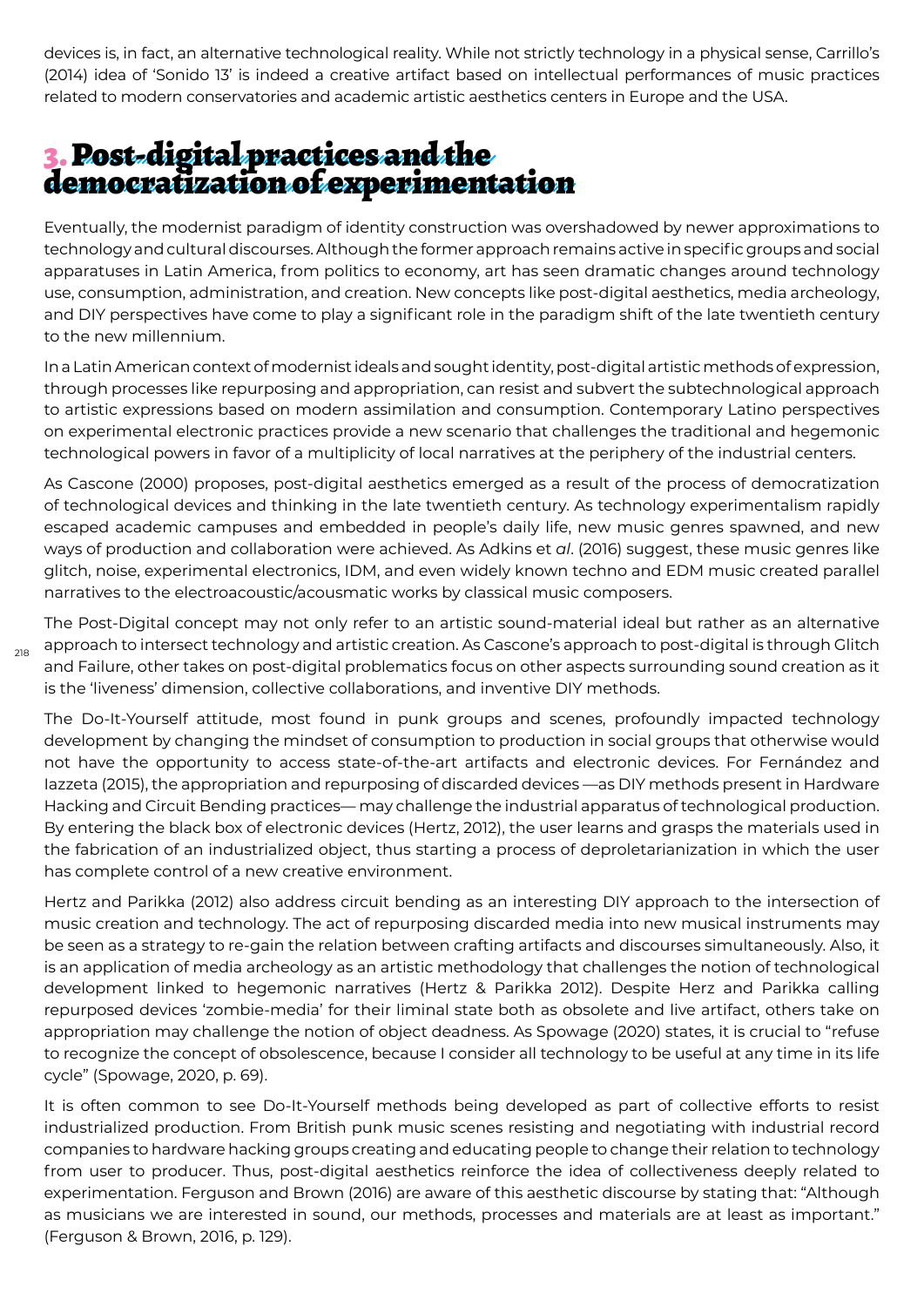# 4. Latin American perspective shift

How do these two concepts —modernism and post-digital aesthetics— collide in the growing process of Latin American modernization? How was a deeply rooted identity agenda permeated by globalized notions of technological democratization and cultural empowerment? This type of process often involves multiple and complex factors from communicational development impact to politics and economic growth. The analysis of these criteria would be massive and escapes the exploratory limits of this paper. However, here are exposed two narratives corresponding to each of the technological ideals explained here and how the latter comments on the previous one.

#### **4.1. José Vicente Asuar and the early Chilean electronic music**

It would not be hard to guess that Chile, as a late industrialized, often marginalized country, imported its first digital computers in the early sixties. First as a tool for government administration matters in 1961 and later as educational improvements for the School of Engineering at Universidad de Chile (Albornoz, 2015). However, electroacoustic music in Chile started a couple of years back, in 1956 with the piece 'Nacimiento' by Chilean-Israelite composer Leon Schidlowsky and with the foundation of the Taller Experimental de Sonido by Juan Amenábar and José Vicente Asuar (Schumacher, 2005).

The early electronic experimentalism was partly influenced by avant-garde European music, mainly by Boulez and Meyer-Epler, who both visited Chile in that decade. Amenabar, who was an artistic programmer at the 'Radio Chilena', received the direct influence of traveler composers like Fernando García and Gustavo Becerra, who often moved between Chile and Europe, bringing with them new music and compositional narratives from the consolidated European composers (Schumacher, 2005). Moreover, the engineering background that both Asuar and Amenabar held probed to be useful to pursue higher technical achievements in the electronic music field by creating their own analog instruments.

The digital disruption played a significant role in the modernization project, especially for Asuar, who moved from analog synthesizers to computational calculations and language programming. This material shift from analog to digital was a response to two factors: Asuar's relationship with academics and students of the engineering faculty of Universidad de Chile and his visit to the University of New York Electronic Music Studio at Buffalo in 1971 (Albornoz, 2015).

219

Both Asuar's career-achieving projects —the virtuoso computer and the COMDASUAR— originated after his initial exploration of the digital realms at Buffalo. The lack of extensive hardware and electronic music studios in Chile would have made it impossible for the composer to dive into the synthetic world of computer chips. In order to broaden his approach to music experimentalism, he had to import, and ultimately appropriate, an alien artistic practice along with the physical and technological artifacts that made possible its materialization.

The digital approach of Asuar fits perfectly in the narrative of subtechnological modernism since the use, administration, and import of these technological and cultural artifacts gave birth to two educational LP's: "El Computador Virtuoso" (1973) and "Así Habló el Computador" (1979). Both compilations of works were published as didactical sound materials that explain the use of computer technology in music creation to a broad aficionado audience. This pedagogical motivation of Asuar shows an awareness of the lack of contextualization in which these pieces were conceived. Hoping to fill the cultural gap, the composer replicates the modernist approach of appropriation by creating a new Latin American environment aided by the educational material that he provides in his recordings.

Thus, the early digital music exploration in Chile was another form of technological and cultural importation that, once decontextualized of its origin, creates new narratives and meanings. These narratives seek to educate and make use of technological development fabricated outside of the Latino boundaries as attempts to put Chilean experimentalism in the electronic music spotlight.

#### **4.2. 'Posternura' and the post-digital approach**

From the early electronic and digital technology appropriation of the late sixties, we jump to a contemporary perspective on technology use and administration. Despite Chile's current profile of a semi-industrialized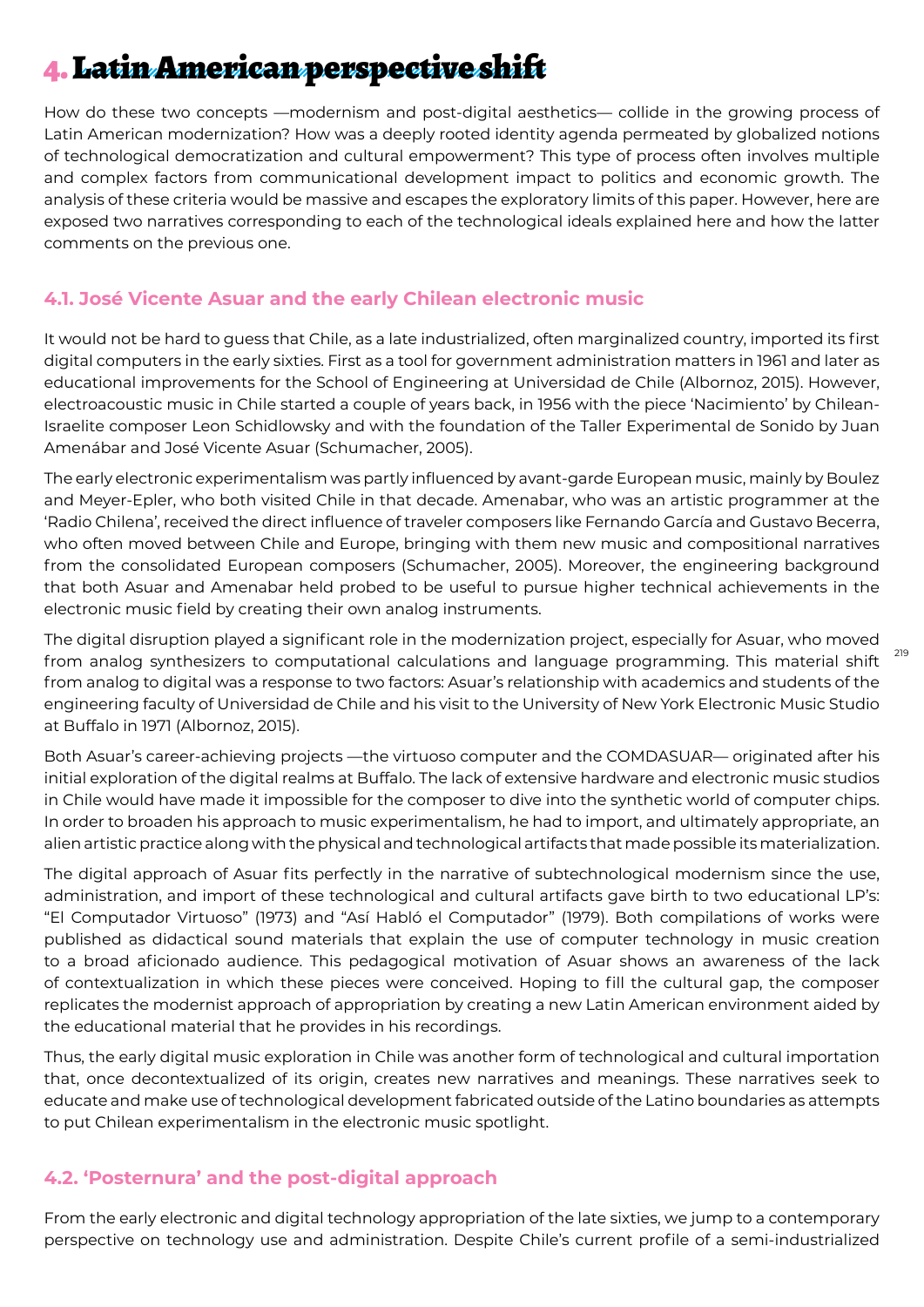country with a perceived favorable economic balance, production and fabrication of artifacts are still farfetched concepts. In this scenario, electronic music and experimentalism emerge through the post-digital perspective in a rather diverse way. Even when there still are modern attempts to reach a modernist paradigm from conservatories and academic electroacoustic groups, the proliferation of alternative experimental collectives may only be explained through the desire of exploring Latin American identity with its own approach to technology and culture.

I take *Posternura* as a descriptive example of this artistic approach. This collective is based in the southern Chilean city of Valdivia, which challenges the Chilean tendency to become a centralized country. It is formed by a diverse group of people with different backgrounds. Although most of them already possess academic training from high educational levels, their activities take place outside of formal educational spaces. These activities range from informal concerts, workshops, and an annual festival called 'Campamento Cyberpunk' (Cyberpunk camp), where multiple *Posternura* acts and guest artists converge.

The artistic practices that are explored by the collective artists range from hardware hacking, coding, electronic post-punk music, noise made with hardware or PD patches to 3D gaming interfaces with sound reactions. As one may notice, it is a diverse plethora of artistic manifestations that are linked together by a particular understanding of the tools used to execute their works. It is somehow more important to reflect on the technological devices that are used instead of the aesthetically refined sound that may come out of it. Felipe Weason, one of the founder members of *Posternura*, states that "there is a certain 'punky' attitude by not paying attention to decoration or when showing what is inside our music"?. This perspective resonates with Hertz and Parikka's take on circuit bending and black box unveiling (2012).

However, from a Latin American perspective, *Posternura*'s practices are inserted in a rather hostile environment of accelerated technology consumption. The hegemonic powers manifest their economic pressure in South American societies by pushing a neo-liberal agenda to the limit. In this context, the most democratic practices of technology appropriation and re-signification present in post-digital practices described earlier may be seen as acts of resistance to the urge of technological retail consumption. By embracing open-source software, DIY methods, collaboration, and decentralized organizational structures, this collective poses questions around technology, culture, and their territory.

 $220$ 

The modernist paradigm seeks to apprehend the European culture by forcing it into a new ecosystem. The postmodern post-digital approach comment on the differences in technological development and the local narratives that arise from the identity agenda in the artistic Latino community. However, I propose to notice the similarities between these two perspectives. Both come from a specific motivation of engaging with technology and the cultural outcomes that technology may provide to the artists. From theoretical compositional strategies to widely spread open-source coding languages, the roots of these technological artifacts are rather far away from the Latino daily life. However, their usage and administration facilitate the proliferation of new aesthetical and analytical local reasoning.

From this point, it is up to the user to embrace the civilizational project of the hegemonic powers or completely use the technologically appropriated tools to build a Latino usage. For both Asuar and Posternura, even when their perspectives may be classified in radical ends of the given spectrum, they both tend to fall somewhere in between. This shows the inescapable nature of creation and transculturation that technology administration cause in the periphery of cultural and technological development.

#### **References**

» Adkins, M., Scott, R., & Trembley, P. (2016). Post-acousmatic practice: re-evaluating Schaeffer's heritage. *Organized Sound, 21*(2), 106-116. » Albornoz, A. (2015, June). *Computer music in Chile: The beginning and some paths to nowadays. An historical review*. [Conference presentation]. Electroacoustic Music Studies Network Conference, Sheffield, United Kingdom.

» Beatty, E., Pineda, Y., & Saíz, P. (2017). Technology in Latin America's past and present. *Latin American Research Review, 52*(1), 138-149.

» Cascone, K. (2000). The aesthetics of failure: "Post-digital" tendencies in contemporary computer music. *Computer Music Journal, 24*(4), 12-18.

» Castillo, G. (2014). Subtecnologías, metatecnologías, paratecnologías. In J. P. Concha & C. Robles. (Eds.) *Estética y técnica en América Latina* (pp. 265-279). Santiago: Pontificia Universidad Católica de Chile.

**2.** Felipe Weason. Personal Communication. 2021.